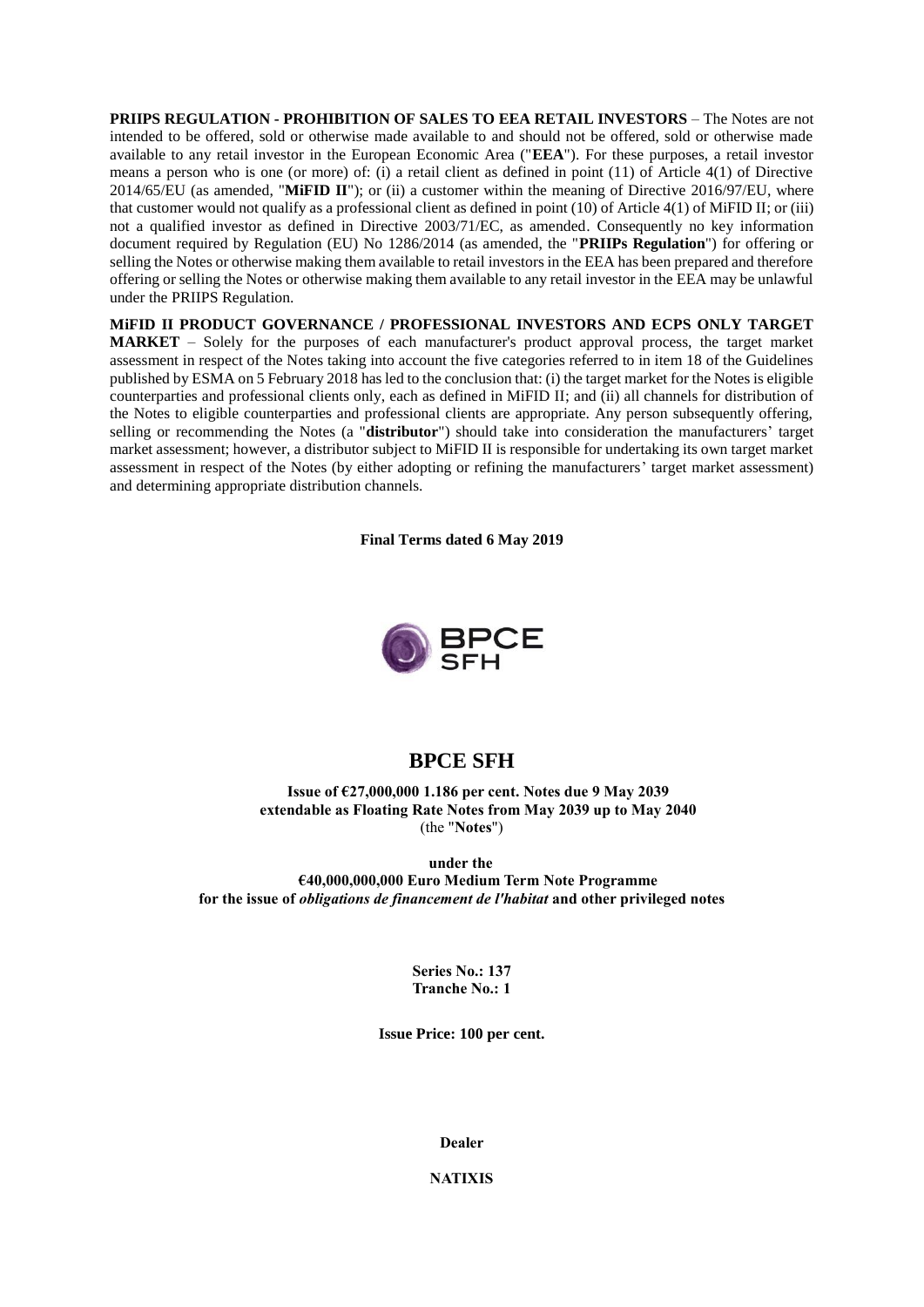#### **PART A - CONTRACTUAL TERMS**

Terms used herein shall be deemed to be defined as such for the purposes of the Conditions set forth in the base prospectus dated 25 May 2018 which received visa No. 18-198 from the *Autorité des marchés financiers* (the "AMF") on 25 May 2018 as supplemented by the supplement dated 5 October 2018 which received visa No. 18- 474 from the AMF on 5 October 2018 (together, the "**Base Prospectus**") which together constitute a base prospectus for the purposes of the Prospectus Directive (as defined below).

This document constitutes the final terms (the "**Final Terms**") relating to the notes described herein (the "**Notes**") for the purposes of Article 5.4 of the Prospectus Directive and must be read in conjunction with such Base Prospectus. Full information on the Issuer and the offer of the Notes is only available on the basis of the combination of these Final Terms and the Base Prospectus. The Base Prospectus and these Final Terms are available for viewing on the websites of BPCE (www.bpce.fr) and of the AMF (www.amf-france.org) and during normal business hours at the registered office of the Issuer and at the specified office of the Paying Agent where copies may be obtained.

"**Prospectus Directive**" means Directive 2003/71/EC of the European Parliament and of the Council of 4 November 2003, as amended, and includes any relevant implementing measure of such directive in each relevant Member State of the European Economic Area.

| 1.  | (i)                                       | <b>Series Number:</b>                | 137                                                                                                                                                                                                                                                                               |  |
|-----|-------------------------------------------|--------------------------------------|-----------------------------------------------------------------------------------------------------------------------------------------------------------------------------------------------------------------------------------------------------------------------------------|--|
|     | (ii)                                      | <b>Tranche Number:</b>               | 1                                                                                                                                                                                                                                                                                 |  |
| 2.  |                                           | <b>Specified Currency:</b>           | Euro (" $\epsilon$ ")                                                                                                                                                                                                                                                             |  |
| 3.  | <b>Aggregate Nominal Amount of Notes:</b> |                                      |                                                                                                                                                                                                                                                                                   |  |
|     | (i)                                       | Series:                              | €27,000,000                                                                                                                                                                                                                                                                       |  |
|     | (ii)                                      | Tranche:                             | €27,000,000                                                                                                                                                                                                                                                                       |  |
| 4.  |                                           | <b>Issue Price:</b>                  | 100 per cent. of the Aggregate Nominal Amount of<br>the Tranche                                                                                                                                                                                                                   |  |
| 5.  | <b>Specified Denomination:</b>            |                                      | €100,000                                                                                                                                                                                                                                                                          |  |
| 6.  | (i)                                       | <b>Issue Date:</b>                   | 9 May 2019                                                                                                                                                                                                                                                                        |  |
|     | (ii)                                      | <b>Interest Commencement Date:</b>   | <b>Issue Date</b>                                                                                                                                                                                                                                                                 |  |
| 7.  | <b>Final Maturity Date:</b>               |                                      | 9 May 2039                                                                                                                                                                                                                                                                        |  |
| 8.  |                                           | <b>Extended Final Maturity Date:</b> | Specified Interest Payment Date falling on, or nearest<br>to, 9 May 2040                                                                                                                                                                                                          |  |
| 9.  |                                           | <b>Interest Basis:</b>               | Fixed/Floating Rate<br>(further particulars specified below)                                                                                                                                                                                                                      |  |
| 10. |                                           | <b>Redemption/Payment Basis:</b>     | Subject to any purchase and cancellation or early<br>redemption, the Notes will be redeemed on the Final<br>Maturity Date or the Extended Final Maturity Date, as<br>the case may be at 100 per cent. of their Specified<br>Denomination<br>(further particulars specified below) |  |
| 11. |                                           | <b>Change of Interest Basis:</b>     | Applicable – Fixed/Floating Rate<br>(further<br>particulars<br>specified<br>below<br>in<br>"Fixed/Floating Rate Notes Provisions")                                                                                                                                                |  |
| 12. |                                           | <b>Put/Call Options:</b>             | Not Applicable                                                                                                                                                                                                                                                                    |  |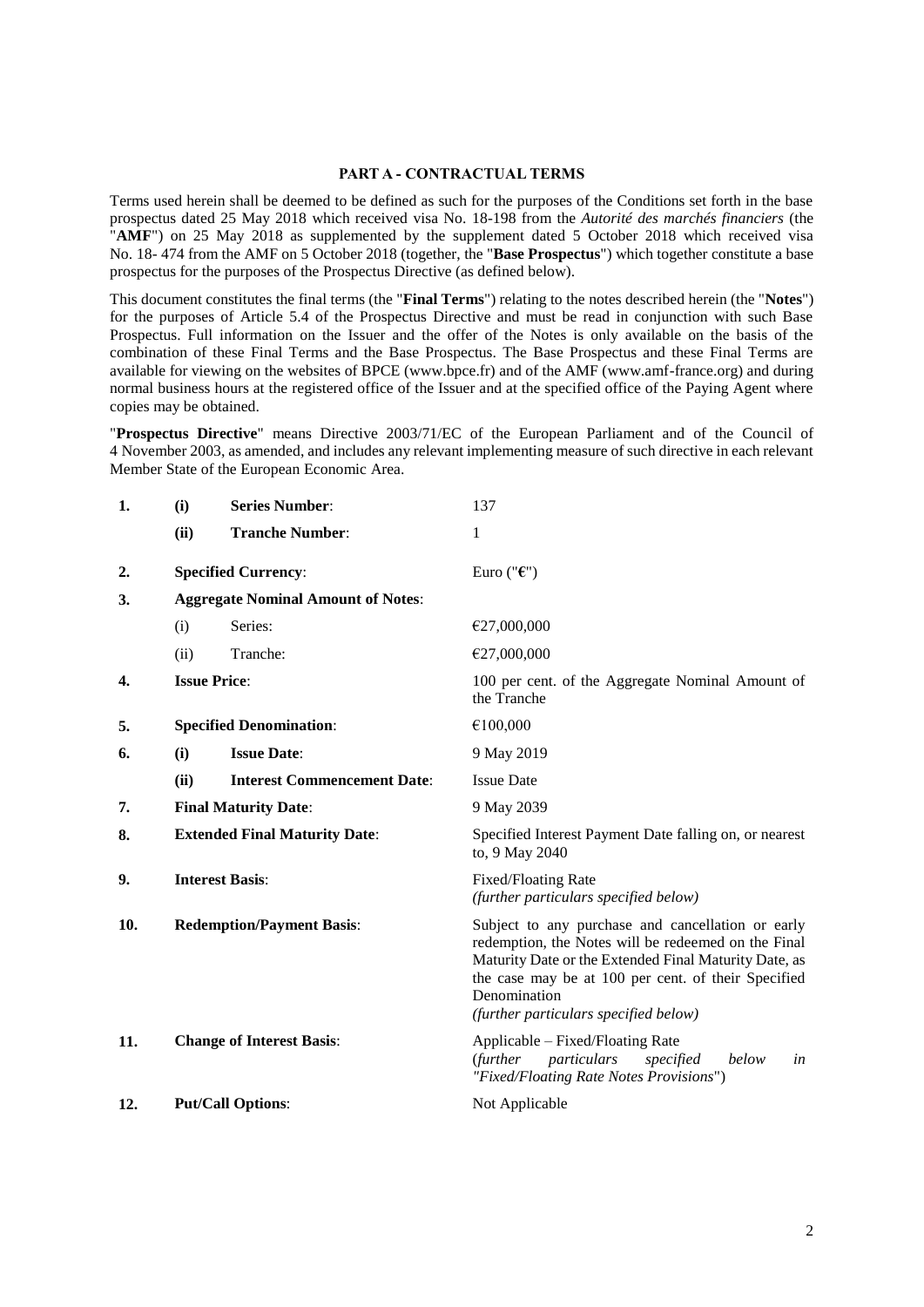| 13. | Date of corporate authorisations        | for | Decisions of the <i>Conseil d'administration</i> (Board of            |
|-----|-----------------------------------------|-----|-----------------------------------------------------------------------|
|     | issuance of Notes obtained:             |     | Directors) of the Issuer (i) dated 14 December 2018                   |
|     |                                         |     | authorising the issue of <i>obligations de financement de</i>         |
|     |                                         |     | <i>l'habitat</i> and other resources benefiting from the              |
|     |                                         |     | <i>privilège</i> referred to in Article L.513-11 of the French        |
|     |                                         |     | Monetary and Financial Code (Code monétaire et                        |
|     |                                         |     | <i>financier</i> ) up to $\epsilon$ 5,500,000,000 for a period of one |
|     |                                         |     | year from 14 December 2018 and (ii) dated                             |
|     |                                         |     | 26 March 2019 authorising the quarterly programme                     |
|     |                                         |     | of borrowings benefiting from such <i>privilege</i> up to             |
|     |                                         |     | $\epsilon$ 2,500,000,000 for the second quarter of 2019.              |
|     | PROVISIONS RELATING TO INTEREST PAYABLE |     |                                                                       |

| 14. |       | <b>Fixed Rate Notes Provisions:</b>                              | Applicable before the Switch Date                                                                                                                                                                                                                                                                                                                                                                                                                                                                                                                                  |
|-----|-------|------------------------------------------------------------------|--------------------------------------------------------------------------------------------------------------------------------------------------------------------------------------------------------------------------------------------------------------------------------------------------------------------------------------------------------------------------------------------------------------------------------------------------------------------------------------------------------------------------------------------------------------------|
|     | (i)   | Rate of Interest:                                                | 1.186 per cent. <i>per annum</i> payable annually in arrear                                                                                                                                                                                                                                                                                                                                                                                                                                                                                                        |
|     | (ii)  | <b>Interest Payment Dates:</b>                                   | 9 May in each year, from and including 9 May 2020 up<br>to and including the Final Maturity Date                                                                                                                                                                                                                                                                                                                                                                                                                                                                   |
|     | (iii) | <b>Fixed Coupon Amount:</b>                                      | Rate of Interest × Specified Denomination × Day Count<br>Fraction (i.e. $\epsilon$ 1,186 per Note of $\epsilon$ 100,000 Specified<br>Denomination)                                                                                                                                                                                                                                                                                                                                                                                                                 |
|     | (iv)  | <b>Broken Amount:</b>                                            | Not Applicable                                                                                                                                                                                                                                                                                                                                                                                                                                                                                                                                                     |
|     | (v)   | Day Count Fraction (Condition 5(a)):                             | Actual/Actual-ICMA Unadjusted                                                                                                                                                                                                                                                                                                                                                                                                                                                                                                                                      |
|     | (vi)  | <b>Determination Dates:</b>                                      | 9 May in each year                                                                                                                                                                                                                                                                                                                                                                                                                                                                                                                                                 |
|     | (vii) | Payment on non-Business Days:                                    | As per the Conditions                                                                                                                                                                                                                                                                                                                                                                                                                                                                                                                                              |
| 15. |       | <b>Floating Rate Notes Provisions:</b>                           | Applicable after the Switch Date                                                                                                                                                                                                                                                                                                                                                                                                                                                                                                                                   |
|     | (i)   | <b>Interest Periods:</b>                                         | The period from and including the Final Maturity Date<br>to but excluding the first Specified Interest Payment<br>Date and each successive period from and including a<br>Specified Interest Payment Date to but excluding the<br>next succeeding Specified Interest Payment Date, up to<br>and excluding the Extended Final Maturity Date or, if<br>earlier, the Specified Interest Payment Date on which<br>the Notes are redeemed in full, all such dates being<br>subject to adjustment in accordance with the Business<br>Day Convention set out in (v) below |
|     | (ii)  | Specified Interest Payment Dates:                                | Payable monthly in arrear on the 9 <sup>th</sup> of each month from<br>and including 9 June 2039 up to and including 9 May<br>2040, all such dates being subject to adjustment in<br>accordance with the Business Day Convention set out in<br>$(v)$ below                                                                                                                                                                                                                                                                                                         |
|     | (iii) | First Specified Interest Payment Date:                           | Specified Interest Payment Date falling on, or nearest to,<br>9 June 2039                                                                                                                                                                                                                                                                                                                                                                                                                                                                                          |
|     | (iv)  | <b>Interest Period Date:</b>                                     | Specified Interest Payment Date                                                                                                                                                                                                                                                                                                                                                                                                                                                                                                                                    |
|     | (v)   | <b>Business Day Convention:</b>                                  | Modified<br>Following<br><b>Business</b><br>Convention,<br>Day<br>Adjusted                                                                                                                                                                                                                                                                                                                                                                                                                                                                                         |
|     | (vi)  | Business Centre (Condition 5(a)):                                | Target                                                                                                                                                                                                                                                                                                                                                                                                                                                                                                                                                             |
|     | (vii) | Manner in which the Rate of Interest<br>is/are to be determined: | <b>Screen Rate Determination</b>                                                                                                                                                                                                                                                                                                                                                                                                                                                                                                                                   |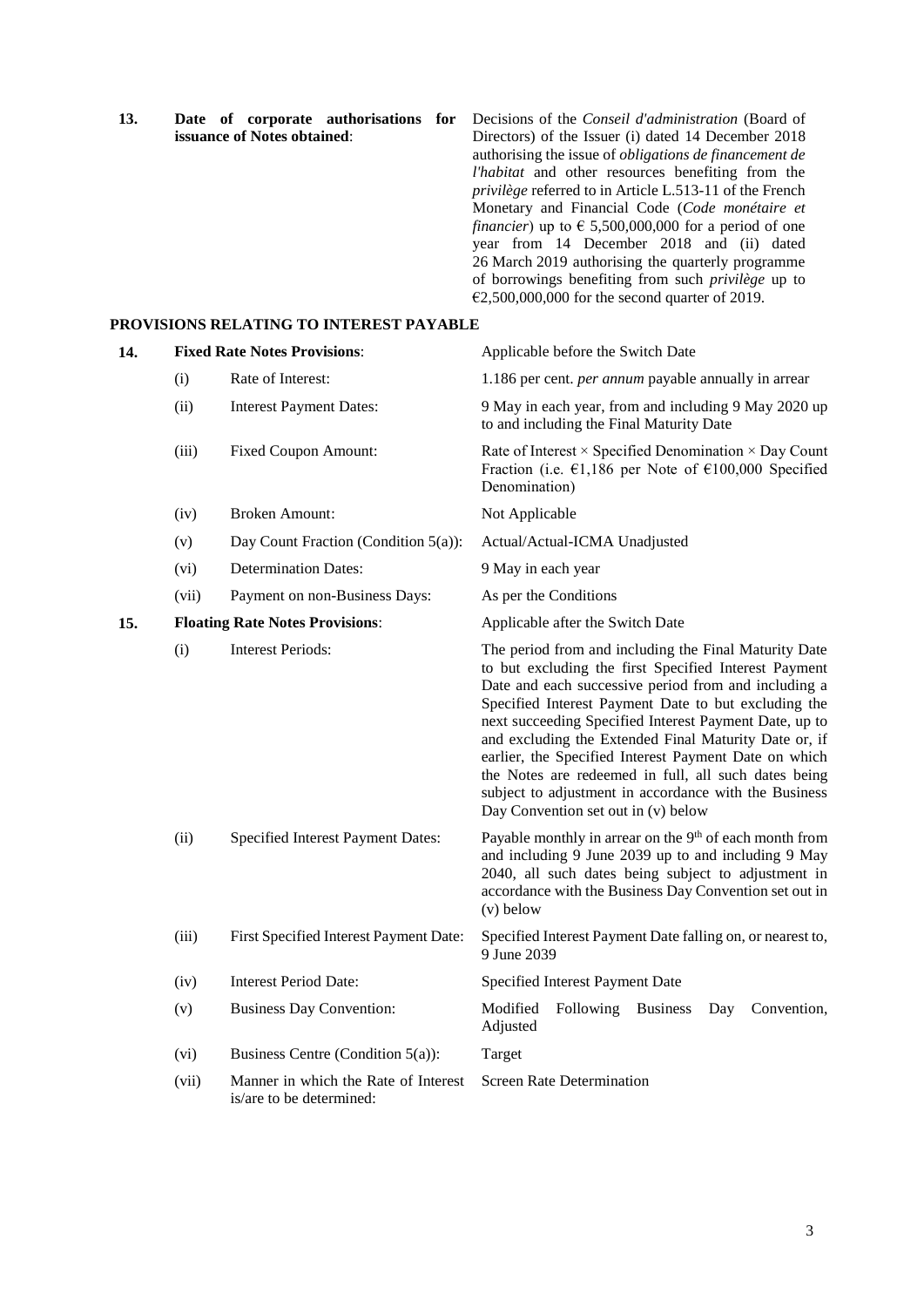|     | (viii)              | Party responsible for calculating the<br>Rate of Interest and/or Interest<br>Amount (if not the Note Calculation<br>Agent): | Not Applicable                                                                                                                                                    |
|-----|---------------------|-----------------------------------------------------------------------------------------------------------------------------|-------------------------------------------------------------------------------------------------------------------------------------------------------------------|
|     | (ix)                | Determination<br>Screen<br>Rate<br>(Condition $5(c)(iii)(C)$ ):                                                             | Applicable                                                                                                                                                        |
|     |                     | <b>Relevant Rate:</b>                                                                                                       | EURIBOR 1 month                                                                                                                                                   |
|     |                     | <b>Interest Determination Dates:</b>                                                                                        | Two (2) TARGET Business Days prior to the first day<br>in each Interest Period                                                                                    |
|     |                     | <b>Relevant Screen Page:</b>                                                                                                | <b>Reuters EURIBOR01</b>                                                                                                                                          |
|     |                     | Relevant Screen Page Time:                                                                                                  | Not Applicable                                                                                                                                                    |
|     | (x)                 | Determination<br>(Condition<br>FBF<br>$5(c)(iii)(B))$ :                                                                     | Not Applicable                                                                                                                                                    |
|     | $(x_i)$             | <b>ISDA</b><br>(Condition<br>Determination<br>$5(c)(iii)(A))$ :                                                             | Not Applicable                                                                                                                                                    |
|     | (xii)               | Margin:                                                                                                                     | $+0.14$ per cent. <i>per annum</i>                                                                                                                                |
|     | (xiii)              | Rate Multiplier:                                                                                                            | Not Applicable                                                                                                                                                    |
|     | (xiv)               | Minimum Rate of Interest:                                                                                                   | 0.00 per cent. per annum                                                                                                                                          |
|     | $\left( xy\right)$  | Maximum Rate of Interest:                                                                                                   | Not Applicable                                                                                                                                                    |
|     | (xvi)               | Day Count Fraction (Condition 5(a)):                                                                                        | Actual/360, Adjusted                                                                                                                                              |
| 16. |                     | <b>Fixed/Floating Rate Notes Provisions:</b>                                                                                | Applicable                                                                                                                                                        |
|     | (i)                 | Issuer Change of Interest Basis:                                                                                            | Not Applicable                                                                                                                                                    |
|     | (ii)                | Automatic Change of Interest<br>Basis:                                                                                      | Applicable                                                                                                                                                        |
|     | (iii)               | Rate of Interest applicable to the<br>Interest Periods preceding the Switch<br>Date (excluded):                             | Determined in accordance with Condition $5(b)$ , as<br>though the Note was a Fixed Rate Note with further<br>variables set out in item 14 of these Final Terms    |
|     | (iv)                | Rate of Interest applicable to the<br>Interest Periods following the Switch<br>Date (included):                             | Determined in accordance with Condition $5(c)$ , as<br>though the Note was a Floating Rate Note with further<br>variables set out in item 15 of these Final Terms |
|     | (v)                 | <b>Switch Date:</b>                                                                                                         | 9 May 2039                                                                                                                                                        |
|     | (vi)                | Minimum notice period required for<br>notice from the Issuer:                                                               | Not Applicable                                                                                                                                                    |
| 17. |                     | <b>Zero Coupon Notes Provisions</b>                                                                                         | Not Applicable                                                                                                                                                    |
|     |                     | PROVISIONS RELATING TO REDEMPTION                                                                                           |                                                                                                                                                                   |
| 18. | <b>Call Option:</b> |                                                                                                                             | Not Applicable                                                                                                                                                    |
| 19. | <b>Put Option:</b>  |                                                                                                                             | Not Applicable                                                                                                                                                    |
| 20. |                     | <b>Final Redemption Amount of each Note:</b>                                                                                | €100,000 per €100,000 in Specified Denomination                                                                                                                   |
| 21. |                     | <b>Redemption by Instalment:</b>                                                                                            | Not Applicable                                                                                                                                                    |
| 22. |                     | <b>Early Redemption Amount:</b>                                                                                             |                                                                                                                                                                   |
|     |                     | Early Redemption Amount of each Note<br>payable on early redemption as set out in the<br>Terms and Conditions:              | €100,000 per €100,000 in Specified Denomination                                                                                                                   |
| 23. |                     | <b>Purchases (Condition 6(h)):</b>                                                                                          | The Notes purchased may be held and resold as set<br>out in the Terms and Conditions                                                                              |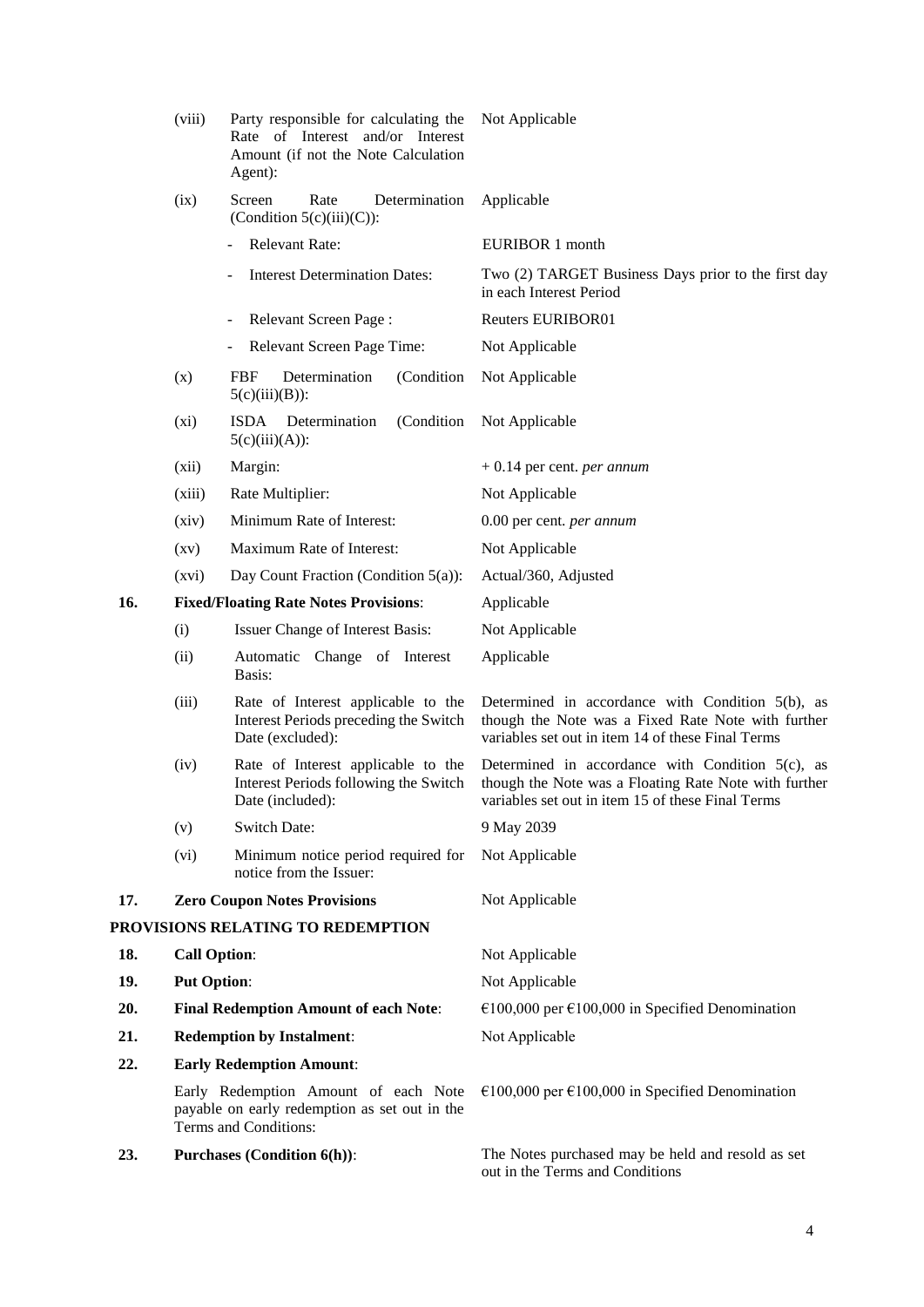### **GENERAL PROVISIONS APPLICABLE TO THE NOTES**

| 24. |                                                                                                                                                        | <b>Governing law:</b>          | French law                      |
|-----|--------------------------------------------------------------------------------------------------------------------------------------------------------|--------------------------------|---------------------------------|
| 25. |                                                                                                                                                        | <b>Form of Notes:</b>          | Dematerialised Notes            |
|     | (i)                                                                                                                                                    | Form of Dematerialised Notes:  | Bearer form <i>(au porteur)</i> |
|     | (ii)                                                                                                                                                   | <b>Registration Agent:</b>     | Not Applicable                  |
|     | (iii)                                                                                                                                                  | Temporary Global Certificate:  | Not Applicable                  |
| 26. | <b>Financial Centre or other special provisions</b><br>Not Applicable<br>relating to payment dates for the purposes<br>of Condition $7(g)$ :           |                                |                                 |
| 27. | Talons for future Coupons or Receipts to be<br>Not Applicable<br>attached to Definitive Materialised Notes<br>(and dates on which such Talons mature): |                                |                                 |
| 28. |                                                                                                                                                        | <i>Masse</i> (Condition 10):   |                                 |
|     | (i)                                                                                                                                                    | Representative                 | As per Condition 10             |
|     | (ii)                                                                                                                                                   | Alternative Representative     | As per Condition 10             |
|     | (iii)                                                                                                                                                  | Remuneration of Representative | As per Condition 10             |

## **RESPONSIBILITY**

I accept responsibility for the information contained in these Final Terms.

Signed on behalf of BPCE SFH:

By:

Mr Roland CHARBONNEL, Directeur Général

Duly authorised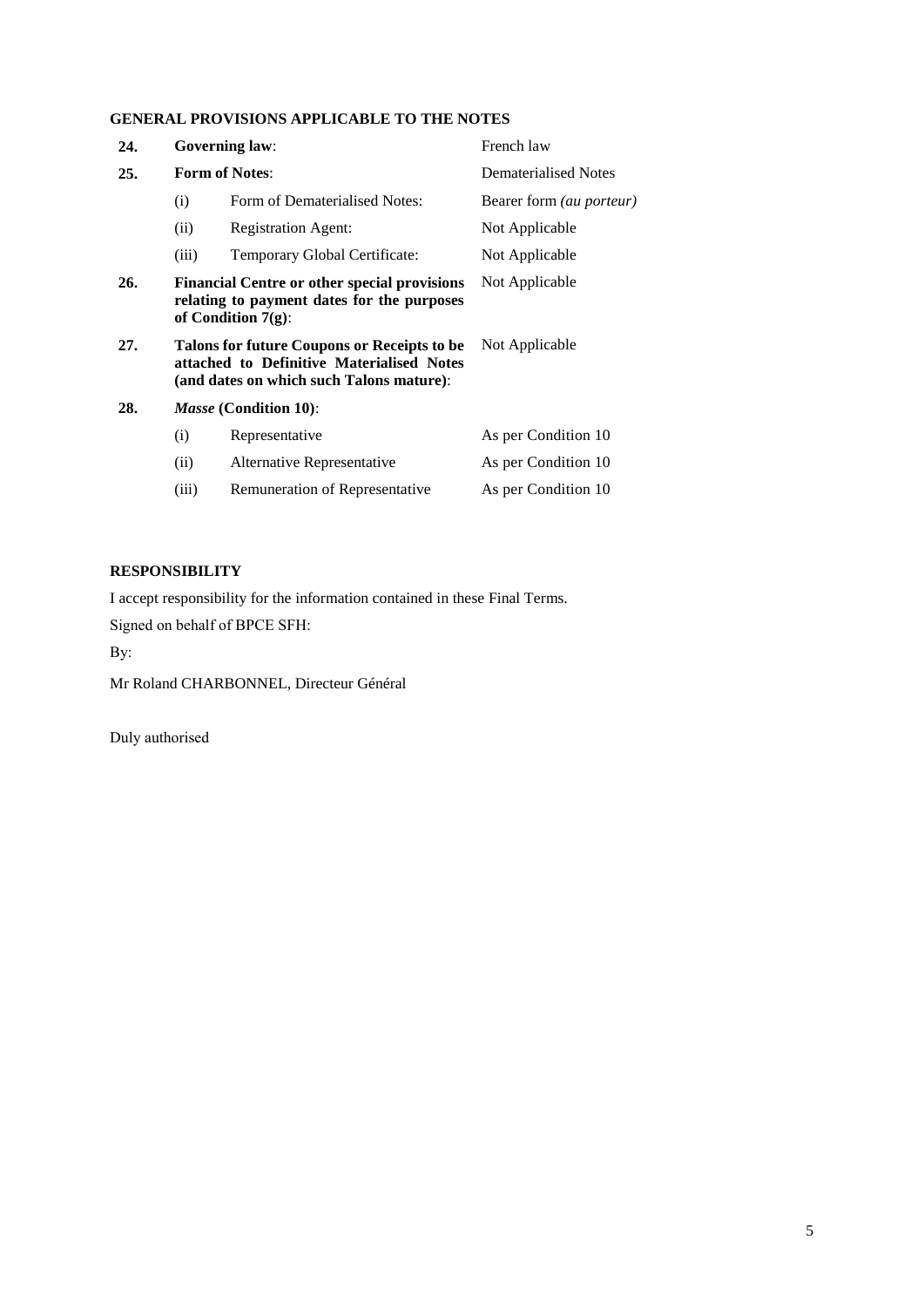#### **PART B - OTHER INFORMATION**

### **1. LISTING AND ADMISSION TO TRADING**

| (i)   | Listing:                                                                                                                                                                                               | <b>Euronext Paris</b>                                                                                                                                                                                                                                                                                                                                                                                                                                                      |
|-------|--------------------------------------------------------------------------------------------------------------------------------------------------------------------------------------------------------|----------------------------------------------------------------------------------------------------------------------------------------------------------------------------------------------------------------------------------------------------------------------------------------------------------------------------------------------------------------------------------------------------------------------------------------------------------------------------|
| (ii)  | (a) Admission to trading:                                                                                                                                                                              | Application has been made by the Issuer (or on its<br>behalf) for the Notes to be admitted to trading on<br>Euronext Paris with effect from the Issue Date                                                                                                                                                                                                                                                                                                                 |
|       | (b) Regulated Markets or equivalent markets<br>on which, to the knowledge of the Issuer,<br>securities of the same class of the Notes to be<br>admitted to trading are already admitted to<br>trading: | Not Applicable                                                                                                                                                                                                                                                                                                                                                                                                                                                             |
| (iii) | Estimate of total expenses related to $\epsilon$ 13,075 (including the AMF fees)<br>admission to trading:                                                                                              |                                                                                                                                                                                                                                                                                                                                                                                                                                                                            |
| 2.    | <b>RATINGS</b>                                                                                                                                                                                         |                                                                                                                                                                                                                                                                                                                                                                                                                                                                            |
|       | Ratings:                                                                                                                                                                                               | The Notes are expected to be rated:                                                                                                                                                                                                                                                                                                                                                                                                                                        |
|       |                                                                                                                                                                                                        | AAA by Standard & Poor's Credit Market Services<br>Europe Limited; and                                                                                                                                                                                                                                                                                                                                                                                                     |
|       |                                                                                                                                                                                                        | Aaa by Moody's Investors Service Ltd.                                                                                                                                                                                                                                                                                                                                                                                                                                      |
|       |                                                                                                                                                                                                        | Each of the above agencies is established in the<br>European Union and registered under Regulation (EC)<br>No. 1060/2009 of the European Parliament and the<br>Council of 16 September 2009 on credit rating<br>agencies, as amended (the "CRA Regulation") and<br>included in the list of registered credit rating agencies<br>published on the website of the European Securities<br>and Markets Authority (www.esma.europa.eu) in<br>accordance with the CRA Regulation |
| 3.    | <b>INTERESTS OF NATURAL AND LEGAL PERSONS INVOLVED IN THE ISSUE</b>                                                                                                                                    |                                                                                                                                                                                                                                                                                                                                                                                                                                                                            |

Save as discussed in sections "Subscription and Sale" and "Risk factors – Risks related to the Issuer - Certain conflicts of interest" of the Base Prospectus, so far as the Issuer is aware, no person involved in the offer of the Notes has an interest material to the issue.

#### **4. YIELD**

|    |           | Indication of yield:                                                                                                                           | 1.186 per cent. <i>per annum</i> |  |
|----|-----------|------------------------------------------------------------------------------------------------------------------------------------------------|----------------------------------|--|
| 5. |           | <b>OPERATIONAL INFORMATION</b>                                                                                                                 |                                  |  |
|    |           | <b>ISIN</b> Code:                                                                                                                              | FR0013418639                     |  |
|    |           | Common Code:                                                                                                                                   | 199150103                        |  |
|    |           | Depositaries:                                                                                                                                  |                                  |  |
|    | (a)       | Euroclear France to act as Central<br>Depositary:                                                                                              | <b>Yes</b>                       |  |
|    | (b)       | Common Depositary for Euroclear<br>Bank and Clearstream Banking, S.A.:                                                                         | - No                             |  |
|    |           | Any clearing system other than Euroclear Not Applicable<br>Bank SA/NV and Clearstream Banking,<br>S.A. and the relevant identification number: |                                  |  |
|    | Delivery: |                                                                                                                                                | Delivery against payment         |  |
|    | Agent:    | Names and addresses of additional Paying                                                                                                       | Not Applicable                   |  |